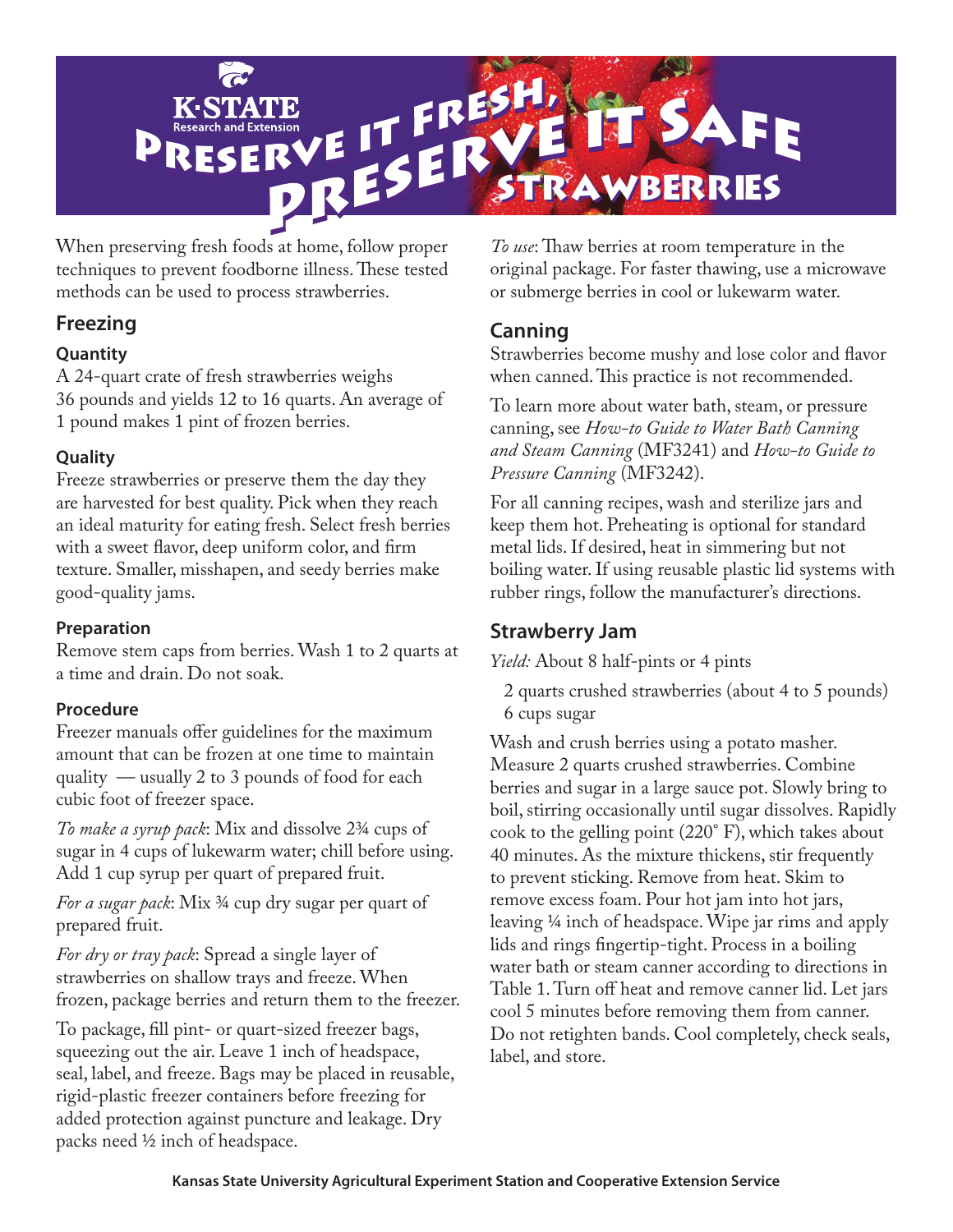# **Strawberry-Rhubarb Jelly**

#### *Yield*: 7 half-pints

11/2 pounds red stalks of rhubarb (6 cups) 11/2 quarts ripe strawberries (fresh or previously frozen, unsweetened) 6 cups sugar

2 3-oz. pouches liquid pectin

*To prepare juice*: Wash and cut rhubarb into 1-inch pieces. Wash, stem, and crush strawberries. Puree fruits in a blender or food processor. Pour puree into a jelly bag or four layers of cheesecloth and gently squeeze out juice.

*To make jelly*: Measure 3½ cups of juice into a large saucepan. Add sugar and mix well. Bring to a boil over high heat, stirring constantly. Immediately stir in the pectin. Bring to a full rolling boil and boil hard for 1 minute, stirring constantly. Remove from heat; quickly skim off foam. Immediately pour the jelly into hot canning jars, leaving ¼ inch of headspace. Wipe jar rims, apply lids and rings fingertip-tight. Process jars for 5 minutes in a water bath or steam canner according to directions in Table 1. Turn off heat and remove canner lid. Let jars cool 5 minutes. Remove jars from canner, but do not retighten bands. Cool completely, check seals, label, and store.

## **Strawberry Jam – No Sugar Needed**

*Yield*: 6 half-pints

- 2 quarts strawberries
- 1 cup water
- 1 package no sugar needed powdered pectin

Wash strawberries; drain. Stem and crush strawberries. Measure 5 cups. Combine strawberries and remaining ingredients in a large saucepot, stirring to dissolve pectin. Bring to a boil, stirring constantly. Add sweetener according to pectin package guidelines, if desired. Boil 1 minute, stirring constantly. If gel starts to form before 1 minute boil is complete, remove from heat. Ladle hot jam into hot jars, leaving 1/4 inch of headspace. Remove air bubbles. Clean jar rim with a damp towel. Apply lids and rings fingertip-tight. Process in a water bath or steam canner according to directions in Table 1. Turn off heat and remove canner lid. Let jars cool 5 minutes. Remove jars from canner; do not retighten bands. Cool completely, check seals, label, and store.

# **Strawberry-Kiwi Jam**

*Yield*: 6 half-pints

- 3 cups crushed strawberries (about 2 pounds)
- 3 kiwifruit, peeled and diced
- 1 tablespoon minced crystallized ginger
- 6 tablespoons Ball Classic Pectin
- 1 tablespoon lemon juice
- 5 cups sugar

Wash strawberries; drain. Remove stems and caps. Crush strawberries using a potato masher. Measure 3 cups crushed strawberries. Peel kiwifruit and dice. Combine strawberries, kiwi, ginger, pectin and lemon juice in a large saucepan. Bring mixture to a boil over medium-high heat, stirring to blend in pectin. Add sugar, stirring until sugar dissolves. Bring mixture to a rolling boil that cannot be stirred down. Boil hard for 1 minute, stirring constantly. Remove from heat. Skim off foam if necessary. Pour into hot jars, leaving ¼ inch of headspace. Remove air bubbles. Wipe jar rims, apply lids and rings fingertip-tight. Process in a water bath or steam canner according to directions in Table 1. Turn off heat and remove canner lid. Let jars cool 5 minutes. Remove jars from canner; do not retighten bands. Cool completely, check seals, label, and store.

## **Storing Jams and Jellies**

Remove screw bands and check lid seals. If the center of the lid is indented, wash, dry, label, and store jar in a clean, cool, dark place. If the lid is unsealed, examine and replace the jar if defective, use new lids and reprocess as before. Wash screw bands and store separately. Jams and jellies are best consumed within one year.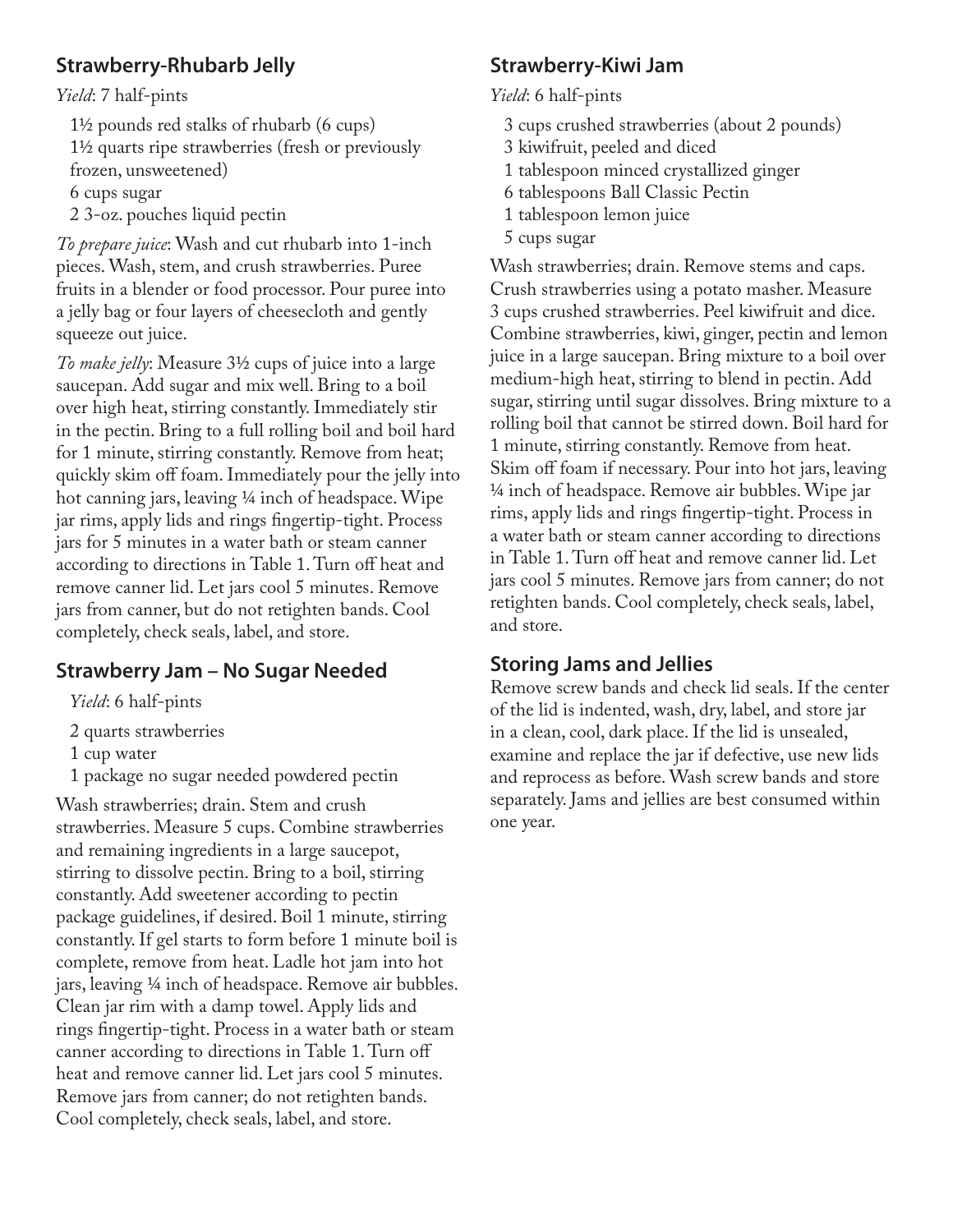#### **Table 1. Recommended processing times in a water bath canner or steam canner.**

|                                  |                      |                     | Minutes of processing at different altitudes (in feet) |             |             |
|----------------------------------|----------------------|---------------------|--------------------------------------------------------|-------------|-------------|
| <b>Product</b>                   | <b>Style of Pack</b> | <b>Jar Size</b>     | $0-1,000$                                              | 1,001-3,000 | 3,001-6,000 |
| Strawberry Jam                   | Hot                  | Half-pints or pints | 15                                                     | 20          | 25          |
| Strawberry-Rhubarb Jelly         | Hot                  | Half-pints          |                                                        | 10          | 10          |
| Strawberry Jam - No Sugar Needed | Hot                  | Half-pints          | 10                                                     |             | 20          |
| Strawberry-Kiwi Jam              | Hot                  | Half-pints          | 10                                                     | 15          | 20          |

#### **Nutrition per 1 tablespoon jam or jelly**

|                                  | <b>Calories</b> | Carbohydrate (g) | Fat $(q)$ | Vitamin C (mg) | Dietary fiber (g) |
|----------------------------------|-----------------|------------------|-----------|----------------|-------------------|
| Strawberry Jam                   | 39.0            | 10.1             | 0.0       | 5.8            | 0.3               |
| Strawberry-Rhubarb Jelly         | 47.0            | 12.0             | 0.0       | 5.5            | 0.8               |
| Strawberry Jam - No Sugar Needed | 4.47            |                  | 0.0       | 8.22           | 0.3               |
| Strawberry-Kiwi Jam              | 30.0            | 8.0              | 0.0       | 5.0            | 0.2               |

#### **Nutrition per 1/2 cup frozen strawberries**

|            | Calories | Carbohydrate (g) | Fat $(g)$ | Vitamin $C(mg)$ | Dietary fiber (g) |
|------------|----------|------------------|-----------|-----------------|-------------------|
| Syrup pack | 73.0     | 18.0             | υ         | 47.0            | 2.0               |
| Sugar pack | 97.0     | 24.5             |           | 47.0            | 2.0               |
| Dry pack   | 25.0     | 5.8              | U.J       | 47.0            | 2.0               |

### **Problems and Solutions**

#### **1. Why do strawberry pieces float to the top of jam?**

The fruit was either not ripe enough, not crushed into small pieces, not cooked long enough, or not packed properly into the jars.

#### **2. How can I reduce the amount of foaming?**

Add 1/2 teaspoon butter or margarine to the fruit mixture before boiling.

#### **3. Is paraffin wax safe to use on top of jams and jellies?**

Because of possible mold contamination, paraffin or wax seals are no longer recommended for any sweet spread, including jams and jellies. Always process sweet spreads in a water bath canner or steam canner to prevent mold and preserve flavor and color.